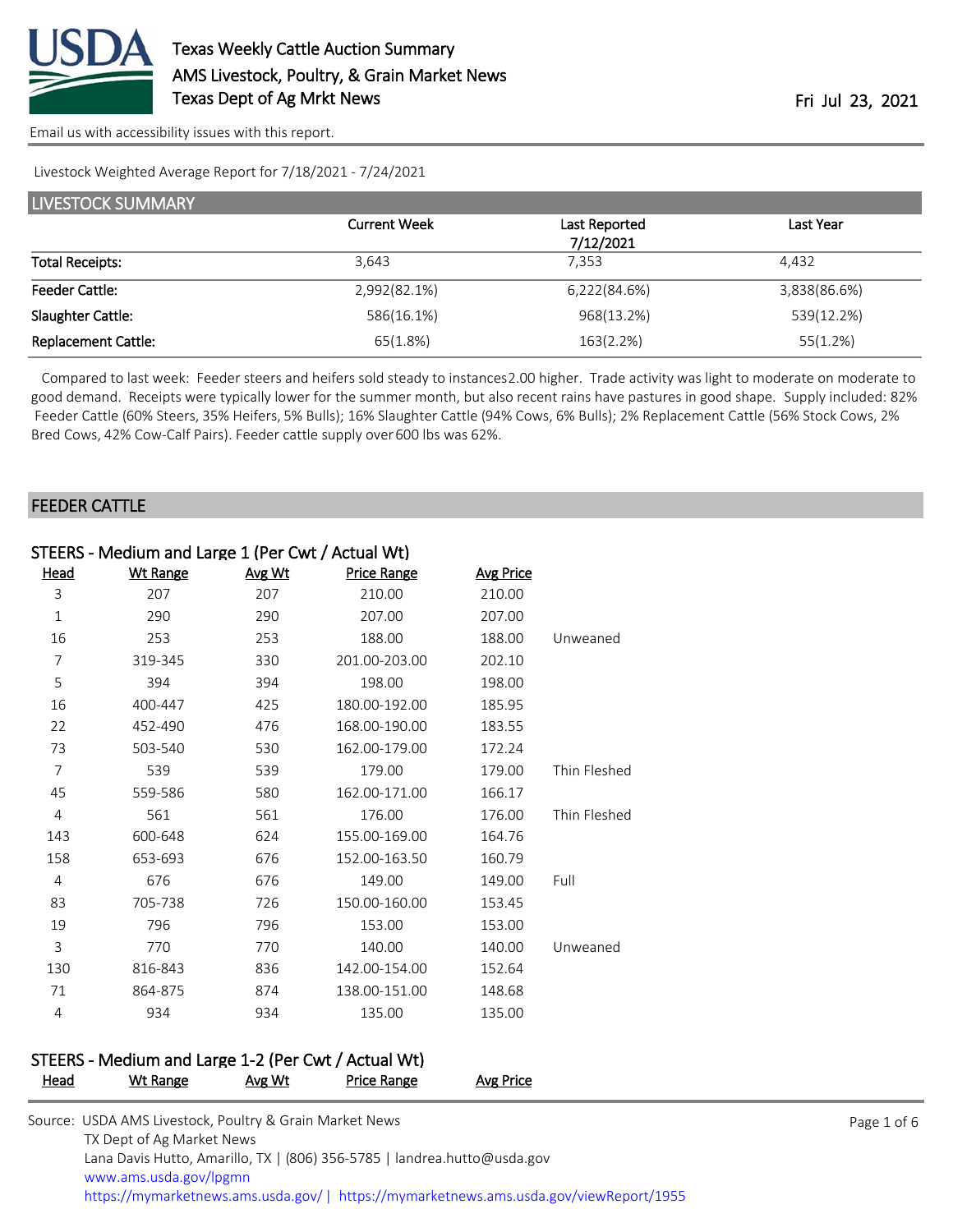

# Texas Weekly Cattle Auction Summary AMS Livestock, Poultry, & Grain Market News Texas Dept of Ag Mrkt News **Fri Jul 23**, 2021

[Email us with accessibility issues with this report.](mailto:mars@ams.usda.gov?subject=508%20issue)

| $\overline{2}$ | 240     | 240 | 177.00        | 177.00 |          |
|----------------|---------|-----|---------------|--------|----------|
| 1              | 205     | 205 | 169.00        | 169.00 | Unweaned |
| $\mathbf{1}$   | 280     | 280 | 173.00        | 173.00 |          |
| 14             | 330-332 | 331 | 190.00-200.00 | 192.84 |          |
| 7              | 324     | 324 | 182.00        | 182.00 | Unweaned |
| 17             | 385     | 385 | 175.00-178.00 | 177.47 |          |
| 10             | 417-443 | 427 | 172.00-178.00 | 175.25 |          |
| 4              | 436     | 436 | 171.00        | 171.00 | Unweaned |
| 5              | 491     | 491 | 170.00        | 170.00 |          |
| 11             | 500-547 | 533 | 156.00-160.00 | 158.13 |          |
| 17             | 550-595 | 568 | 152.00-166.00 | 159.07 |          |
| 19             | 600-646 | 625 | 144.00-155.00 | 150.57 |          |
| 6              | 663-664 | 664 | 144.00-152.00 | 149.34 |          |
| 13             | 720-748 | 738 | 133.00-140.00 | 135.01 |          |
| 51             | 763-780 | 779 | 137.00-151.00 | 147.37 |          |
| $\overline{2}$ | 840     | 840 | 148.00        | 148.00 |          |
| 11             | 876-880 | 876 | 130.50-140.00 | 131.37 |          |
| 5              | 915     | 915 | 135.00        | 135.00 |          |
|                |         |     |               |        |          |

# STEERS - Medium and Large 2 (Per Cwt / Actual Wt)

| <u>Head</u>    | <b>Wt Range</b> | Avg Wt | <b>Price Range</b> | <b>Avg Price</b> |          |
|----------------|-----------------|--------|--------------------|------------------|----------|
| 5              | 220-244         | 239    | 159.00-166.00      | 164.71           |          |
| 1              | 265             | 265    | 151.00             | 151.00           |          |
| 23             | 336             | 336    | 170.00             | 170.00           | Unweaned |
| 3              | 397             | 397    | 155.00             | 155.00           |          |
| 14             | 375-386         | 384    | 166.00-170.00      | 166.84           | Unweaned |
| 9              | 400-443         | 426    | 150.00-164.00      | 156.72           |          |
| 14             | 460-490         | 476    | 150.00-167.00      | 158.89           |          |
| 5              | 513-530         | 520    | 140.00-142.00      | 141.18           |          |
| 9              | 575-588         | 581    | 136.00-144.00      | 138.35           |          |
| 28             | 605-643         | 626    | 132.00-142.00      | 134.30           |          |
| 15             | 653-668         | 663    | 132.00-141.00      | 136.81           |          |
| 31             | 705-739         | 719    | 124.00-131.00      | 129.62           |          |
| 26             | 757-786         | 778    | 126.00-135.50      | 128.57           |          |
| $\overline{2}$ | 825             | 825    | 121.00             | 121.00           |          |
| 22             | 853-884         | 860    | 122.00-127.00      | 125.79           |          |

| STEERS - Medium and Large 2-3 (Per Cwt / Actual Wt) |          |        |                    |                  |  |  |
|-----------------------------------------------------|----------|--------|--------------------|------------------|--|--|
| Head                                                | Wt Range | Avg Wt | <b>Price Range</b> | <b>Avg Price</b> |  |  |
| 6                                                   | 453-485  | 469    | 144.00-147.00      | 145.55           |  |  |
| Q                                                   | 577-598  | 585    | 130 00-135 00      | 132 O2           |  |  |
|                                                     |          |        |                    |                  |  |  |

| Source: USDA AMS Livestock, Poultry & Grain Market News                                |
|----------------------------------------------------------------------------------------|
| TX Dept of Ag Market News                                                              |
| Lana Davis Hutto, Amarillo, TX   (806) 356-5785   landrea.hutto@usda.gov               |
| www.ams.usda.gov/lpgmn                                                                 |
| https://mymarketnews.ams.usda.gov/   https://mymarketnews.ams.usda.gov/viewReport/1955 |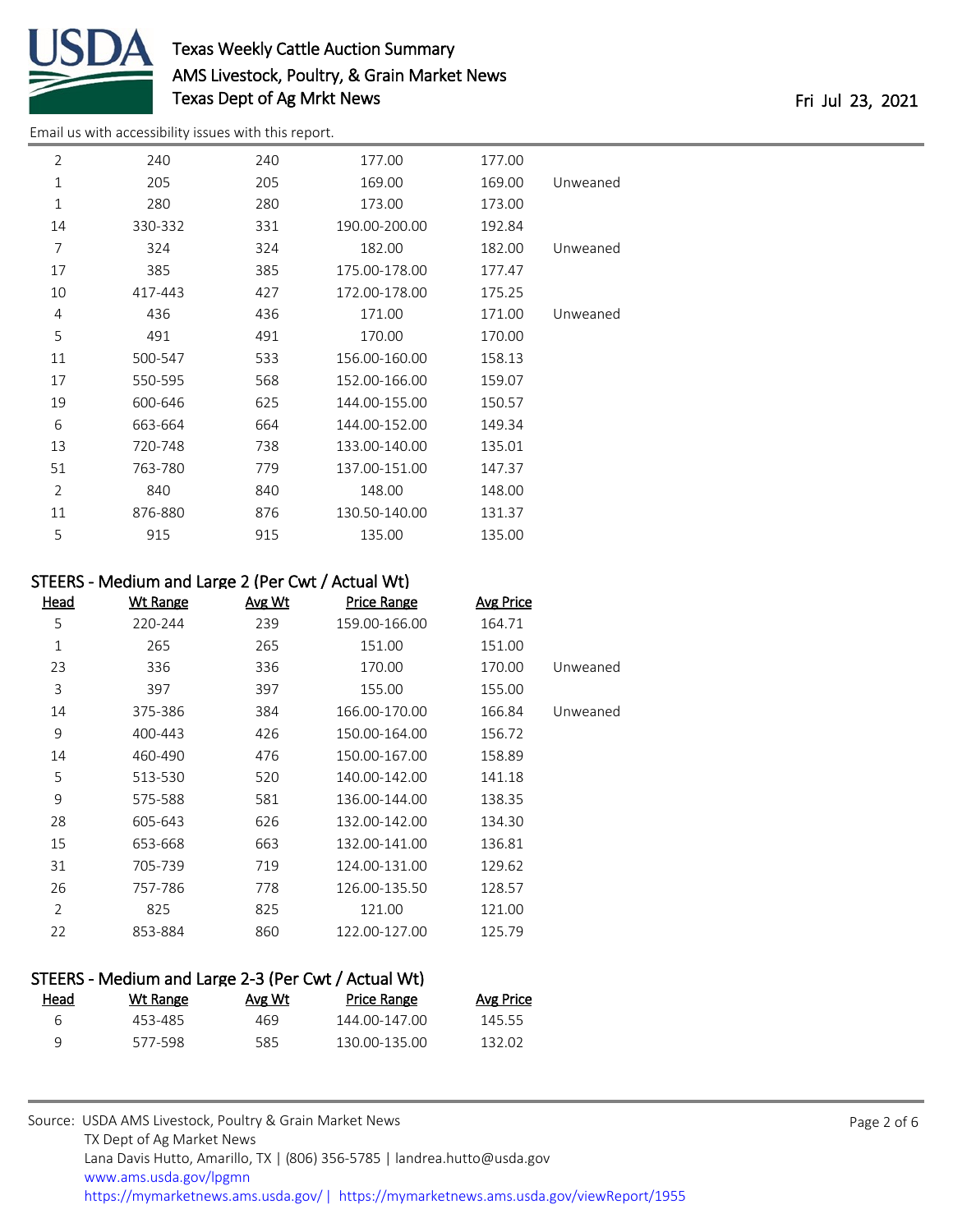

|                | HEIFERS - Medium and Large 1 (Per Cwt / Actual Wt) |        |                    |                  |                        |  |  |  |
|----------------|----------------------------------------------------|--------|--------------------|------------------|------------------------|--|--|--|
| <u>Head</u>    | <u>Wt Range</u>                                    | Avg Wt | <b>Price Range</b> | <b>Avg Price</b> |                        |  |  |  |
| $\overline{2}$ | 218                                                | 218    | 188.00             | 188.00           |                        |  |  |  |
| 24             | 310-328                                            | 321    | 162.00-193.00      | 185.69           |                        |  |  |  |
| $\overline{2}$ | 370                                                | 370    | 160.00             | 160.00           |                        |  |  |  |
| 16             | 405-432                                            | 425    | 156.00-169.00      | 163.34           |                        |  |  |  |
| 14             | 450-478                                            | 464    | 156.00-159.00      | 157.86           |                        |  |  |  |
| 28             | 508-539                                            | 519    | 150.00-158.00      | 155.87           |                        |  |  |  |
| 28             | 550-595                                            | 583    | 143.00-153.50      | 145.81           |                        |  |  |  |
| 9              | 576                                                | 576    | 158.00             | 158.00           | Guaranteed Open        |  |  |  |
| 22             | 668-697                                            | 676    | 139.00-142.00      | 140.98           |                        |  |  |  |
| 15             | 687                                                | 687    | 147.00             | 147.00           | Guaranteed Open        |  |  |  |
| 39             | 700-738                                            | 714    | 126.00-142.00      | 134.76           |                        |  |  |  |
| 67             | 741                                                | 741    | 144.50             | 144.50           | Guaranteed Open        |  |  |  |
| 3              | 733                                                | 733    | 125.00             | 125.00           | Unweaned               |  |  |  |
| 3              | 785                                                | 785    | 136.00             | 136.00           |                        |  |  |  |
| 5              | 771                                                | 771    | 125.00             | 125.00           | Full                   |  |  |  |
| 4              | 851                                                | 851    | 115.00             | 115.00           | Full                   |  |  |  |
| 4              | 913                                                | 913    | 125.00             | 125.00           |                        |  |  |  |
| 83             | 904                                                | 904    | 135.00             | 135.00           | <b>Guaranteed Open</b> |  |  |  |

# HEIFERS - Medium and Large 1-2 (Per Cwt / Actual Wt)

| <u>Head</u> | <b>Wt Range</b> | Avg Wt | <b>Price Range</b> | <b>Avg Price</b> |          |
|-------------|-----------------|--------|--------------------|------------------|----------|
| 3           | 257             | 257    | 162.00             | 162.00           |          |
| 11          | 289-295         | 290    | 154.00-158.00      | 157.36           | Unweaned |
| 1           | 310             | 310    | 175.00             | 175.00           |          |
| 1           | 300             | 300    | 164.00             | 164.00           | Unweaned |
| 16          | 350-397         | 371    | 150.00-171.00      | 160.77           |          |
| 26          | 402-443         | 415    | 143.00-160.00      | 153.34           |          |
| 11          | 408             | 408    | 140.00             | 140.00           | Unweaned |
| 21          | 453-498         | 476    | 140.00-151.00      | 146.63           |          |
| 18          | 510-545         | 530    | 134.00-146.00      | 140.42           |          |
| 3           | 505-545         | 532    | 140.00-141.00      | 140.68           | Unweaned |
| 10          | 575-593         | 588    | 131.00-141.00      | 136.61           |          |
| 35          | 600-646         | 618    | 133.00-140.00      | 136.89           |          |
| 3           | 625             | 625    | 132.00             | 132.00           | Unweaned |
| 36          | 658-698         | 681    | 130.00-135.00      | 133.26           |          |
| 3           | 720-740         | 733    | 115.00-135.00      | 121.55           |          |
| 36          | 752-772         | 769    | 119.00-135.00      | 131.17           |          |
| 2           | 825             | 825    | 121.00             | 121.00           |          |
|             |                 |        |                    |                  |          |

#### HEIFERS - Medium and Large 2 (Per Cwt / Actual Wt) Price Range Avg Price

| . | .                                                                                    | . | . | $11.7$                                                                                 |             |
|---|--------------------------------------------------------------------------------------|---|---|----------------------------------------------------------------------------------------|-------------|
|   | Source: USDA AMS Livestock, Poultry & Grain Market News<br>TX Dept of Ag Market News |   |   |                                                                                        | Page 3 of 6 |
|   | Lana Davis Hutto, Amarillo, TX   (806) 356-5785   landrea.hutto@usda.gov             |   |   |                                                                                        |             |
|   | www.ams.usda.gov/lpgmn                                                               |   |   |                                                                                        |             |
|   |                                                                                      |   |   | https://mymarketnews.ams.usda.gov/   https://mymarketnews.ams.usda.gov/viewReport/1955 |             |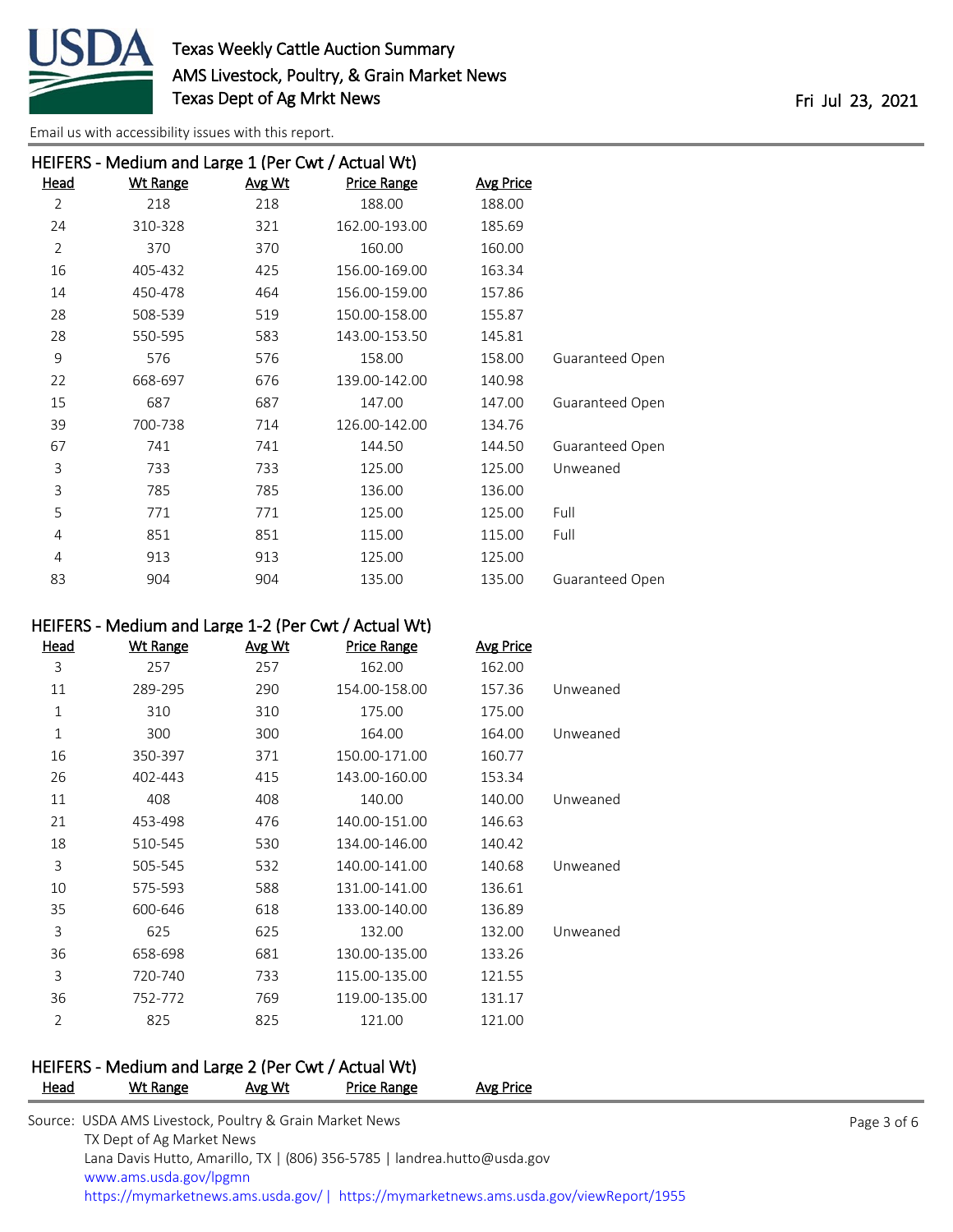

# Texas Weekly Cattle Auction Summary AMS Livestock, Poultry, & Grain Market News Texas Dept of Ag Mrkt News Fri Jul 23, 2021

[Email us with accessibility issues with this report.](mailto:mars@ams.usda.gov?subject=508%20issue)

| 6              | 253-285 | 264 | 145.00-149.00 | 147.56 |          |
|----------------|---------|-----|---------------|--------|----------|
| 54             | 315-325 | 320 | 148.00        | 148.00 | Unweaned |
| 6              | 455-498 | 482 | 133.00-136.00 | 134.28 |          |
| 1              | 485     | 485 | 135.00        | 135.00 | Unweaned |
| 5              | 533-540 | 536 | 124.00-130.00 | 127.58 |          |
| $\overline{2}$ | 590     | 590 | 118.00        | 118.00 |          |
| 8              | 632-648 | 636 | 125.00-128.00 | 127.24 |          |
| $\overline{2}$ | 685     | 685 | 121.00        | 121.00 |          |
| $\overline{2}$ | 722     | 722 | 122.00        | 122.00 |          |
| 2              | 810     | 810 | 111.00        | 111.00 |          |
| 13             | 850-893 | 869 | 108.00-112.00 | 111.08 |          |

# BULLS - Medium and Large 1 (Per Cwt / Actual Wt)

| Head | Wt Range | Avg Wt | <b>Price Range</b> | <b>Avg Price</b> |
|------|----------|--------|--------------------|------------------|
|      | 438      | 438    | 168.00             | 168.00           |
| 12   | 507      | 507    | 167.00             | 167.00           |
| 9    | 583      | 583    | 154.00             | 154.00           |
|      | 610      | 610    | 140.00             | 140.00           |
| ₹    | 738      | 738    | 135.00             | 135.00           |

### BULLS - Medium and Large 1-2 (Per Cwt / Actual Wt)

| Head | Wt Range | Avg Wt | Price Range | Avg Price |
|------|----------|--------|-------------|-----------|
| 3    | 450      | 450    | 166.00      | 166.00    |
|      | 500      | 500    | 158.00      | 158.00    |
| ς    | 586      | 586    | 134.00      | 134.00    |
|      | 820      | 820    | 122.00      | 122.00    |

### BULLS - Medium and Large 2 (Per Cwt / Actual Wt)

| Head           | Wt Range | Avg Wt | <b>Price Range</b> | <b>Avg Price</b> |
|----------------|----------|--------|--------------------|------------------|
| 4              | 403      | 403    | 137.00             | 137.00           |
| 6              | 468-483  | 476    | 130.00-141.00      | 135.59           |
| 5              | 530-538  | 535    | 124.00-129.00      | 127.02           |
| $\overline{2}$ | 565      | 565    | 132.00             | 132.00           |
| 6              | 661-690  | 671    | 119.50-128.00      | 122.42           |
| 18             | 705-738  | 723    | 116.00-133.00      | 126.40           |
| 10             | 753-760  | 758    | 101.00-118.00      | 106.18           |
| 3              | 838      | 838    | 97.00              | 97.00            |
| $\overline{2}$ | 878      | 878    | 108.00             | 108.00           |
| 4              | 955      | 955    | 104.00             | 104.00           |
| ----------     |          |        |                    |                  |

### SLAUGHTER CATTLE

### COWS - Premium White 65-75% (Per Cwt / Actual Wt)

| Source: USDA AMS Livestock, Poultry & Grain Market News                                |  |
|----------------------------------------------------------------------------------------|--|
| TX Dept of Ag Market News                                                              |  |
| Lana Davis Hutto, Amarillo, TX   (806) 356-5785   landrea.hutto@usda.gov               |  |
| www.ams.usda.gov/lpgmn                                                                 |  |
| https://mymarketnews.ams.usda.gov/   https://mymarketnews.ams.usda.gov/viewReport/1955 |  |

Page 4 of 6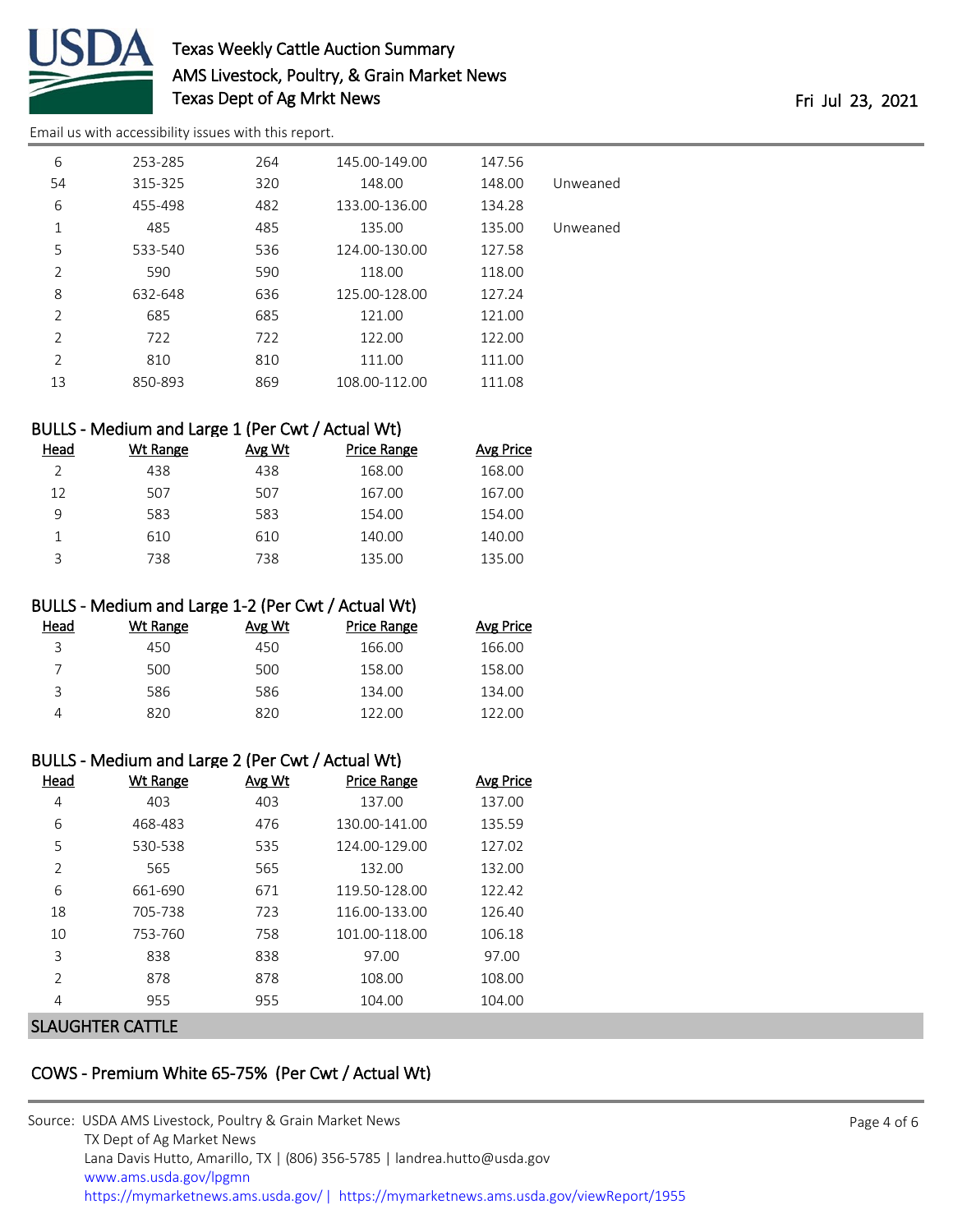

| <b>Head</b>    | <b>Wt Range</b>                 |             | Avg Wt                                      | <b>Price Range</b>                                      | <b>Avg Price</b>   | <b>Dressing</b>       |                      |  |
|----------------|---------------------------------|-------------|---------------------------------------------|---------------------------------------------------------|--------------------|-----------------------|----------------------|--|
| 5              | 1955                            |             | 1955                                        | 71.00                                                   | 71.00              | Average               |                      |  |
|                |                                 |             |                                             |                                                         |                    |                       |                      |  |
|                |                                 |             | COWS - Breaker 75-80% (Per Cwt / Actual Wt) |                                                         |                    |                       |                      |  |
| <b>Head</b>    | <b>Wt Range</b>                 |             | Avg Wt                                      | <b>Price Range</b>                                      | <b>Avg Price</b>   | <b>Dressing</b>       |                      |  |
| 10             | 1555-1663                       |             | 1613                                        | 75.00-80.00                                             | 77.42              | Average               |                      |  |
| $\overline{7}$ | 1584-1745                       |             | 1609                                        | 75.00-87.50                                             | 85.26              | High                  |                      |  |
|                |                                 |             |                                             |                                                         |                    |                       |                      |  |
|                |                                 |             | COWS - Boner 80-85% (Per Cwt / Actual Wt)   |                                                         |                    |                       |                      |  |
| <b>Head</b>    | <b>Wt Range</b>                 |             | Avg Wt                                      | <b>Price Range</b>                                      | <b>Avg Price</b>   | <b>Dressing</b>       |                      |  |
| 32             | 1085-1620                       |             | 1313                                        | 65.00-80.00                                             | 73.76              | Average               |                      |  |
| 12             | 1120-1505                       |             | 1256                                        | 72.50-87.00                                             | 83.23              | High                  |                      |  |
| 11             | 1110-1413                       |             | 1364                                        | 67.00-72.00                                             | 68.65              | Low                   |                      |  |
| 15             | 1074-1400                       |             | 1127                                        | 57.00-62.00                                             | 58.56              |                       | Low Light Weight     |  |
|                |                                 |             |                                             |                                                         |                    |                       |                      |  |
|                |                                 |             | COWS - Lean 85-90% (Per Cwt / Actual Wt)    |                                                         |                    |                       |                      |  |
| <b>Head</b>    | <b>Wt Range</b>                 |             | Avg Wt                                      | <b>Price Range</b>                                      | <b>Avg Price</b>   | <b>Dressing</b>       |                      |  |
| 52             | 978-1245                        |             | 1123                                        | 62.00-73.00                                             | 66.83              | Average               |                      |  |
| 13             | 872-986                         |             | 910                                         | 40.00-43.00                                             | 41.28              |                       | Average Light Weight |  |
| 28             | 1080-1180                       |             | 1109                                        | 72.50-82.50                                             | 78.53              | High                  |                      |  |
| 28             | 710-1290                        |             | 1120                                        | 45.00-60.00                                             | 53.53              | Low                   |                      |  |
| 48             | 694-974                         |             | 868                                         | 32.00-36.50                                             | 34.84              |                       | Low Light Weight     |  |
| 40             | 760-1368                        |             | 1067                                        | 40.00-50.50                                             | 47.62              | Very Low              |                      |  |
| 4              | 866                             |             | 866                                         | 37.00                                                   | 37.00              | Very Low Light Weight |                      |  |
|                |                                 |             |                                             |                                                         |                    |                       |                      |  |
|                | BULLS - 1 (Per Cwt / Actual Wt) |             |                                             |                                                         |                    |                       |                      |  |
| <b>Head</b>    | <b>Wt Range</b>                 |             | Avg Wt                                      | <b>Price Range</b>                                      | <b>Avg Price</b>   | <b>Dressing</b>       |                      |  |
| 7              | 1410-2020                       |             | 1737                                        | 86.00-97.00                                             | 91.14              | Average               |                      |  |
| 6              | 1752-1975                       |             | 1789                                        | 100.00-102.00                                           | 100.37             | High                  |                      |  |
| 5              | 1135-1555                       |             | 1300                                        | 70.00-84.00                                             | 77.75              | Low                   |                      |  |
|                |                                 |             |                                             |                                                         |                    |                       |                      |  |
|                | BULLS - 2 (Per Cwt / Actual Wt) |             |                                             |                                                         |                    |                       |                      |  |
| Head           | <b>Wt Range</b>                 |             | Avg Wt                                      | <b>Price Range</b>                                      | <b>Avg Price</b>   | <b>Dressing</b>       |                      |  |
| $\overline{2}$ | 1105-1185                       |             | 1145                                        | 64.00                                                   | 64.00              | Low                   |                      |  |
|                | REPLACEMENT CATTLE              |             |                                             |                                                         |                    |                       |                      |  |
|                |                                 |             |                                             |                                                         |                    |                       |                      |  |
|                |                                 |             |                                             | STOCK COWS - Medium and Large 1-2 (Per Cwt / Actual Wt) |                    |                       |                      |  |
| <u>Age</u>     | <b>Stage</b>                    | <b>Head</b> | <b>Wt Range</b>                             | Avg Wt                                                  | <b>Price Range</b> | <b>Avg Price</b>      |                      |  |
| $<$ 2          | $\circ$                         | 6           | 785-1065                                    | 934                                                     | 92.00-109.00       | 98.41                 |                      |  |
| $2 - 4$        | O                               | 3           | 1165-1315                                   | 1233                                                    | 78.00-82.00        | 80.68                 |                      |  |
| $5 - 8$        | O                               | 8           | 1028-1340                                   | 1188                                                    | 66.00-76.00        | 69.19                 |                      |  |
| >5             | O                               | 2           | 1040-1205                                   | 1123                                                    | 60.00-61.00        | 60.54                 |                      |  |